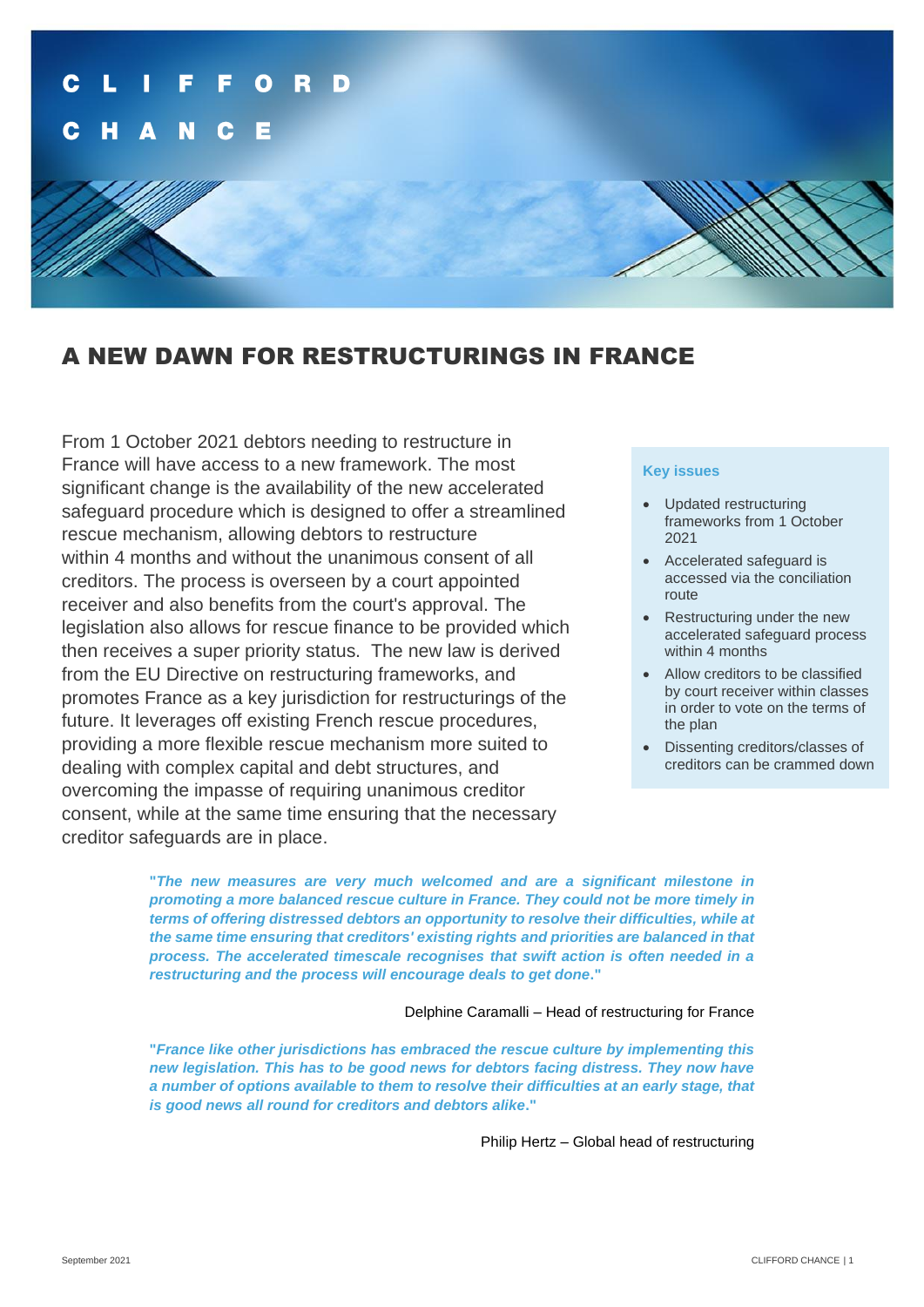## F F O R D

# C H A N C E

#### **NEW RULES APPLICABLE TO ACCELERATED SAFEGUARD**

Accelerated safeguard proceedings are aimed at restructuring and reorganising capital structures of distressed companies when no unanimous agreement is possible during the course of the conciliation proceedings. The process has now a maximum duration of 4 months and can be used by all corporate entities (regardless of their size).

In the new accelerated safeguard proceedings as well as in regular safeguard and judicial rehabilitation proceedings, creditors must now be classified within classes<sup>1</sup>. Such classes of creditors are constituted by Court-appointed receivers (*administrateurs judiciaires*) and are required to vote on the restructuring plan (to be presented by the debtor only in safeguard proceedings). Dissenting creditors may be crammed down (see further below).

The approach to classification is as follows:

- only parties who are affected by the plan can be included in the classes;
- creditors sharing a sufficient community of interests will be in the same class and should benefit from equal treatment under the plan;
- to constitute classes, receivers take in consideration (amongst other things) existing subordination agreements and security packages (e.g., there are likely to be separate classes for secured creditors, shareholders, preferential creditors and strategic suppliers);
- certain claims such as those arising from employment contracts or those secured by a *fiducie* cannot be affected by a restructuring plan.

Following the constitution of classes of creditors (which may be challenged by creditors), the restructuring plan is presented to the vote. To be adopted, the plan must be approved by a two-third majority vote within each class (2/3 of the claims amount or 2/3 of the number of voting members).

After the plan has been adopted with a 2/3 majority vote, the plan must be approved by the Court. Before rendering its decision, the Court verifies that the overall process has been conducted in accordance with applicable rules. The Court also verifies (amongst other things) that individual dissenting creditors are no worse off than in a liquidation scenario (best interests of creditors test).

The restructuring plan can be imposed by the Court on dissenting creditors or creditor classes (cross-class cram-down) where the 2/3 majorities have not been met, provided several conditions are met namely:

- the plan has been approved by: (i) a majority of the classes of affected parties, provided that at least one of those classes is secured or senior to ordinary unsecured creditor (*créanciers chirographaires*) or (ii) at least one of the classes of affected parties is "in the money" other than a shareholders' class (upon a valuation of the company by an independent expert);
- the plan must comply with the absolute priority rule (i.e., dissenting senior creditors must be fully repaid before a junior ranking class is entitled to be paid or retains an interest).

Same rule applies in safeguard and judicial rehabilitation proceedings where debtors have more than: (i) 250 employees and €20m of turnover or (ii) €40m of turnover.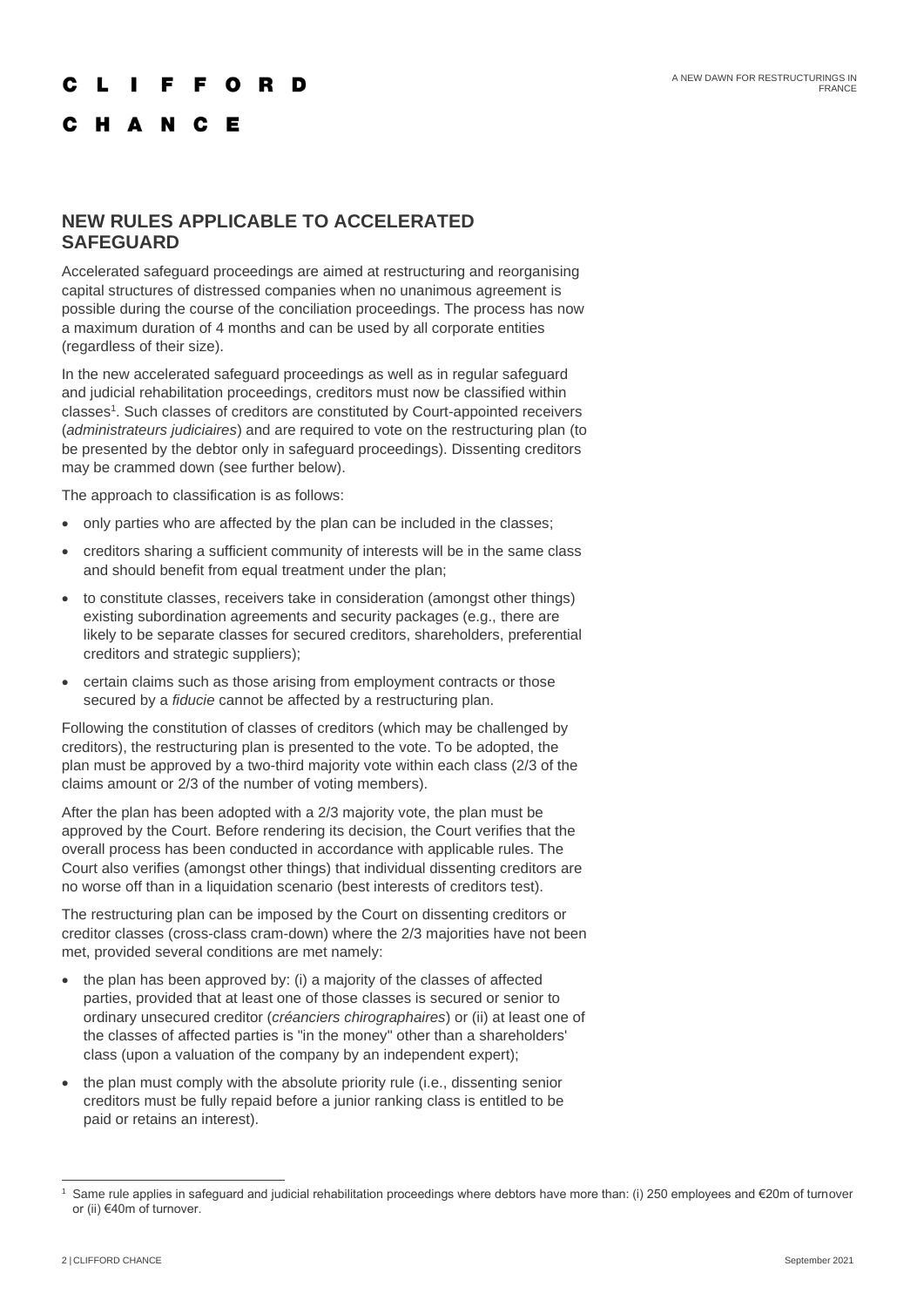#### F F O D

#### C H A N C E

In the event the cross-class cram-down is used against the shareholders' class, the Court also verifies that the following additional conditions are met (provided that the decision of the Court is deemed to constitute a modification of the share capital and the by-laws without the obligation to convene a shareholders' meeting):

- the company must have a minimum of (i) 250 employees and a turnover of €20m or (ii) a turnover of €40m;
- it could reasonably be expected that the dissenting shareholders' class would not likely be reimbursed in a liquidation scenario (upon a valuation of the company by an independent expert);
- if the plan involves a capital increase by cash contribution, the shareholders should benefit from a preferential subscription right that would be proportionate to the amount of their shares;
- the plan does not involve the transfer of the shares of the dissenting shareholders' class without their consent.

*"It's encouraging to see other jurisdictions adopting measures that promote rescue, we now have a great collection of new restructuring tools in France, together with those promoted recently in other jurisdictions such as the Netherlands, Germany and the UK. As those other jurisdictions have already shown, the availability of new techniques has in practice made a real difference to debtors facing distress."*

> Ilse van Gasteren – Co Ordinating Partner, Continental Europe for restructuring and Insolvency

#### **Accelerated safeguard and other in-Court proceedings compared**

|                                     | <b>Accelerated safequard</b>                                      | <b>Safeguard</b>                                                  | <b>Judicial rehabilitation</b>                  |
|-------------------------------------|-------------------------------------------------------------------|-------------------------------------------------------------------|-------------------------------------------------|
| <b>Maximum</b><br>duration          | 4 months                                                          | 12 months                                                         | 18 months                                       |
| <b>Constitution</b><br>of classes   | Mandatory                                                         | Mandatory only if certain<br>thresholds are met                   | Mandatory only if certain<br>thresholds are met |
| <b>Presentation</b><br>of a plan    | Only the debtor                                                   | Only the debtor                                                   | The debtor or any affected<br>party             |
| <b>Cross-class</b><br>cram-down     | Possible<br>(with the agreement of<br>the debtor or the receiver) | Possible<br>(with the agreement of<br>the debtor or the receiver) | Possible                                        |
| Court<br><i>imposed</i><br>term-out | Not possible                                                      | Possible<br>(max 10-year period)                                  | Possible<br>(max 10-year period)                |

Finally, in the event of safeguard proceedings being converted into judicial rehabilitation proceedings, classes already constituted will be maintained as such.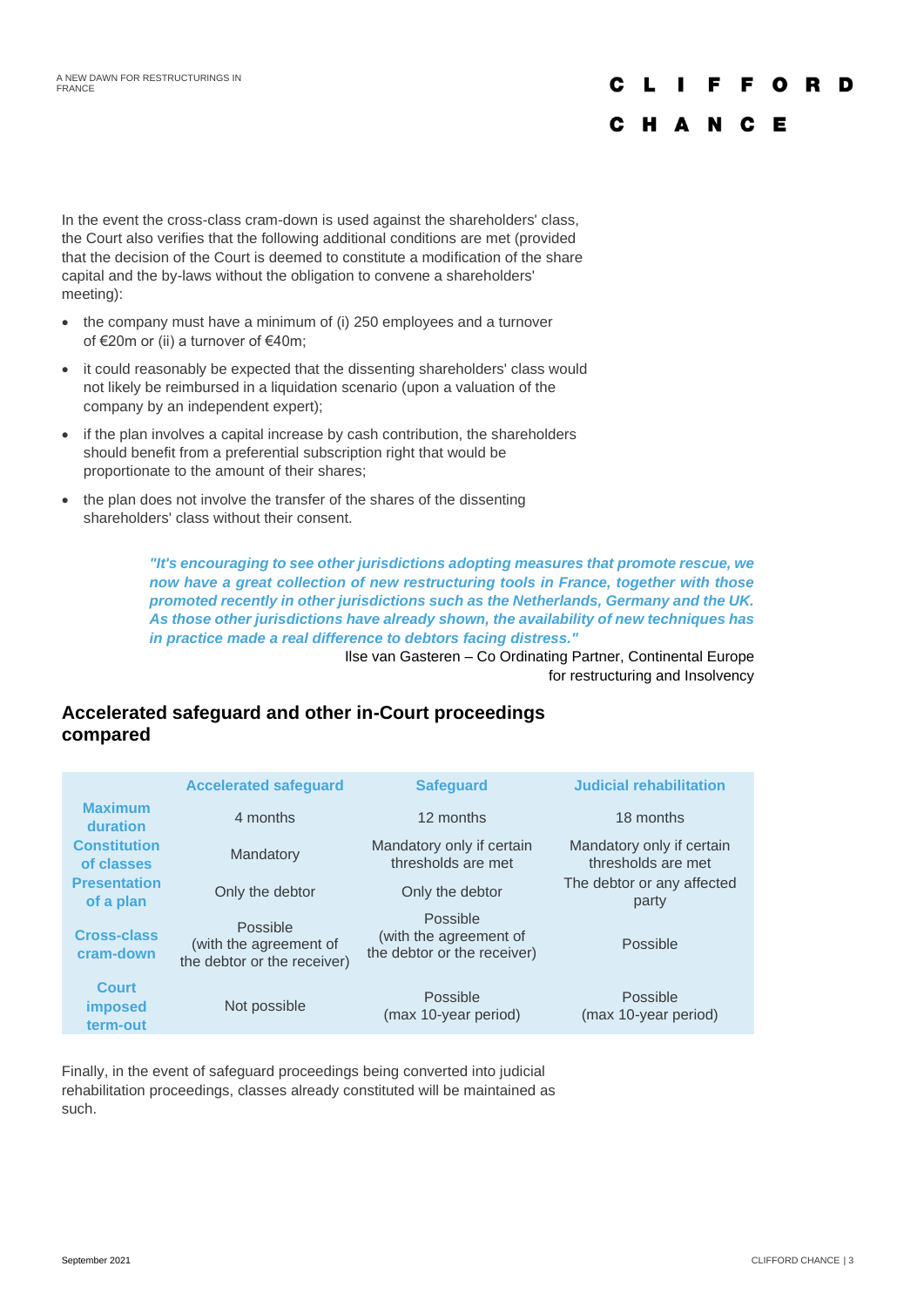#### **IFFORD** C  $\mathbf{L}$

### C H A N C E

#### **REINFORCEMENT OF MECHANISMS TO PREVENT BANKRUPTCY**

The legislation also promotes resolution at an early stage and actions to be taken to prevent bankruptcy.

Firstly, it provides that the competent Court may request any useful document to clarify the economic and financial situation of a company. Likewise, the warning procedure (*procédures d'alerte*) is strengthened as it may be accelerated, if a company's auditors identify a need for emergency measures for instance.

Secondly, the legislation reinforces the attractiveness of conciliation proceedings.

Under the new regime effective on 1 October 2021, should a creditor refuse to grant a temporary breathing space upon request of the conciliator, the debtor can file a petition before the competent Court to require (i) the deferral or the rescheduling of accrued debt over a maximum period of 24 months (so-called grace period) or (ii) the deferral or the rescheduling of debt to be accrued (i.e. undue debt at the date of the petition) for the duration of the conciliation proceedings. The guarantor also benefits from such deferral or rescheduling consented by the competent Court in favour of the debtor.

#### **RESCUE FINANCE**

The new legislation perpetuates the rescue finance (so-called post money lien) introduced into French law as a result of the temporary Covid-19 measures.

Rescue finance providers benefit from a priority if the contribution was made after the opening of the insolvency proceedings and duly authorised by the bankruptcy judge (*juge commissaire*).

Rescue finance providers cannot be subject to any rescheduling or write-off, unless they agree otherwise. And rescue finance shall rank senior (immediately after super senior employees-related debt, new money provided in the context of conciliation proceedings).

#### **ADJUSTMENTS TO EXISTING FRENCH INSOLVENCY LAW RULES TO COMPLY WITH FRENCH SECURITY LAW REFORM**

The new legislation also modifies some French insolvency law rules to comply with the new security law reform adopted concomitantly.

Among others:

- claw back rules are clarified to enable *inter alia* the substitution of security of an equivalent nature;
- the enforcement of *in rem* security granted by the debtor to secure a thirdparty's debt (*cautionnement réel pour autrui*) is now affected and automatically frozen upon the opening of insolvency proceedings (of the pledgor)<sup>2</sup>;

<sup>&</sup>lt;sup>2</sup> The new legislation terminates a debated line of precedents that ruled conversely (French Supreme Court., 25 Nov. 2020, no. 19-11525).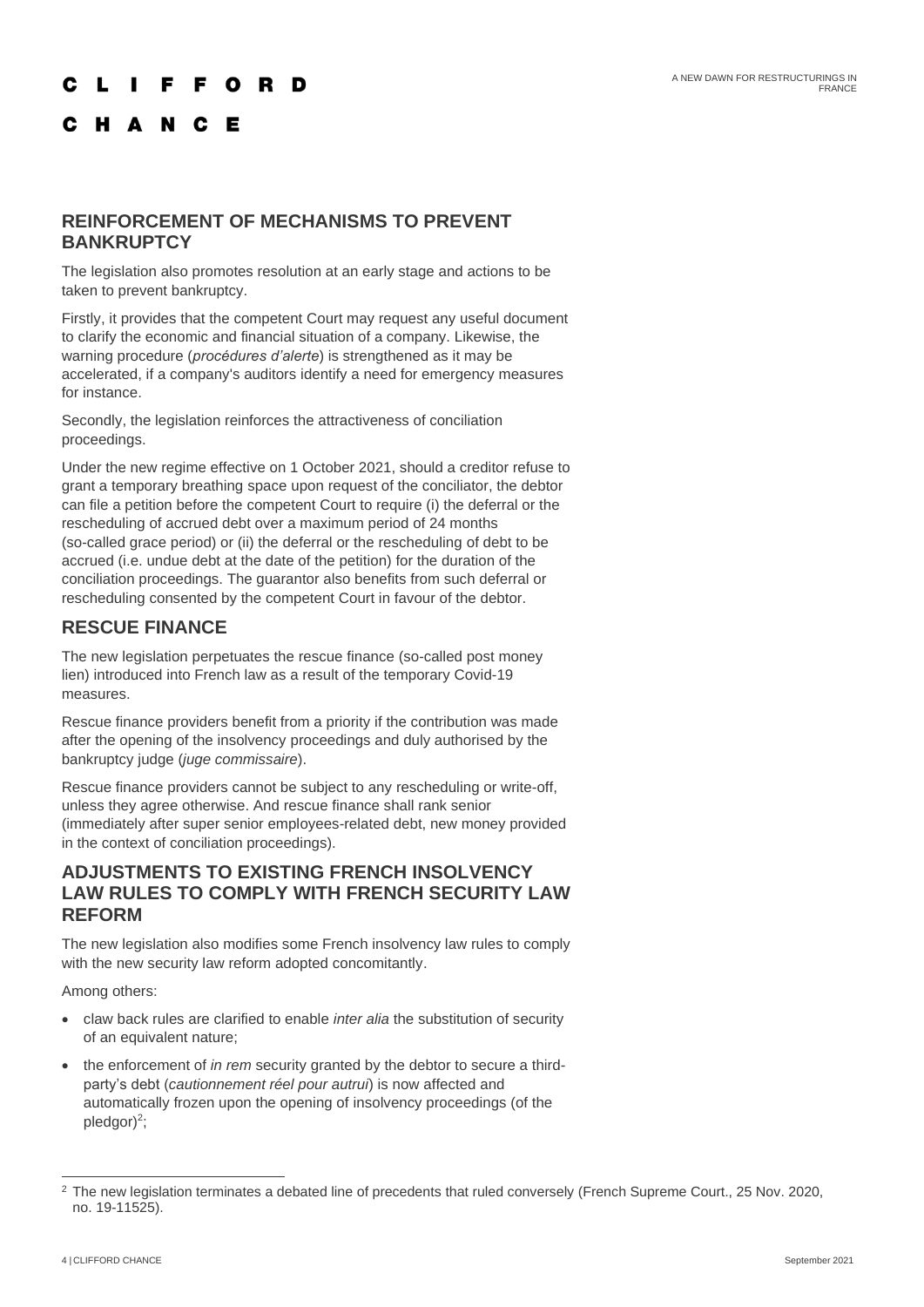# **CLIFFORD** C H A N C E

- protective rules applicable to individual guarantors (as opposed to corporate guarantors) in safeguard proceedings are strengthened and extended to judicial rehabilitation proceedings;
- security may not be increased as a consequence of the opening of insolvency proceedings; thus top up clauses in security account pledges are no longer enforceable.